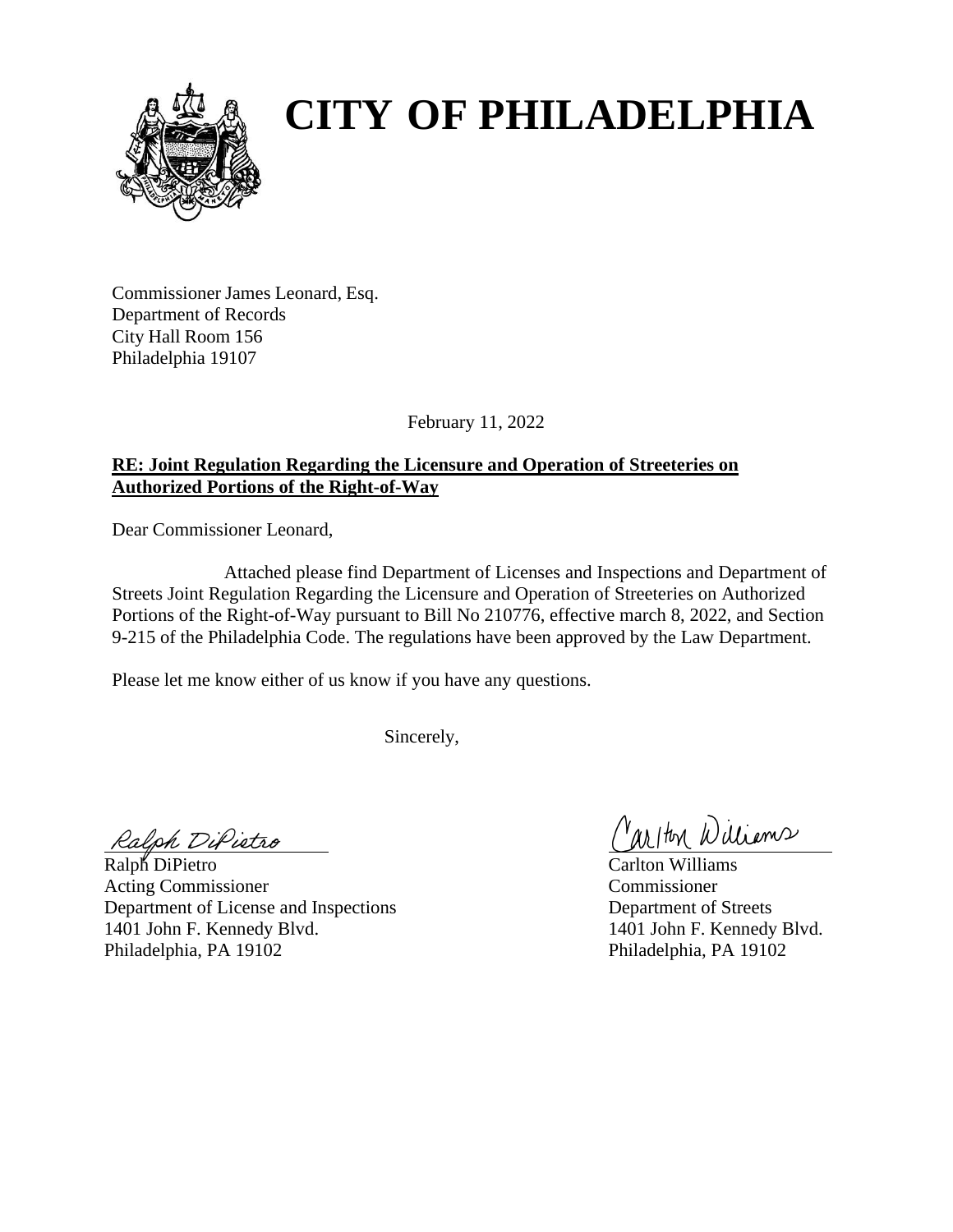**City of Philadelphia Law Department**

# **MEMORANDUM**

**TO:** Carlton Williams. Commissioner, Department of Streets

Ralph DiPietro. Acting Commissioner, Department of Licenses and Inspections

**FROM:** James C. Kellett, Esq. Deputy City Solicitor

**DATE:** February 10, 2022

# **RE:** JOINT REGULATION REGARDING THE LICENSURE AND OPERATION OF STREETERIES ON AUTHORIZED PORTIONS OF THE RIGHT-OF-WAY

I have reviewed the attached Joint Regulation Regarding the Licensure and Operation of Streeteries on Authorized Portions of the Right-of-Way and find them to be legal and in proper form. In accordance with Section 8-407(a) of the Philadelphia Home Rule Charter, you may now forward the proposed amendments to the Department of Records where they will be made available for public inspection.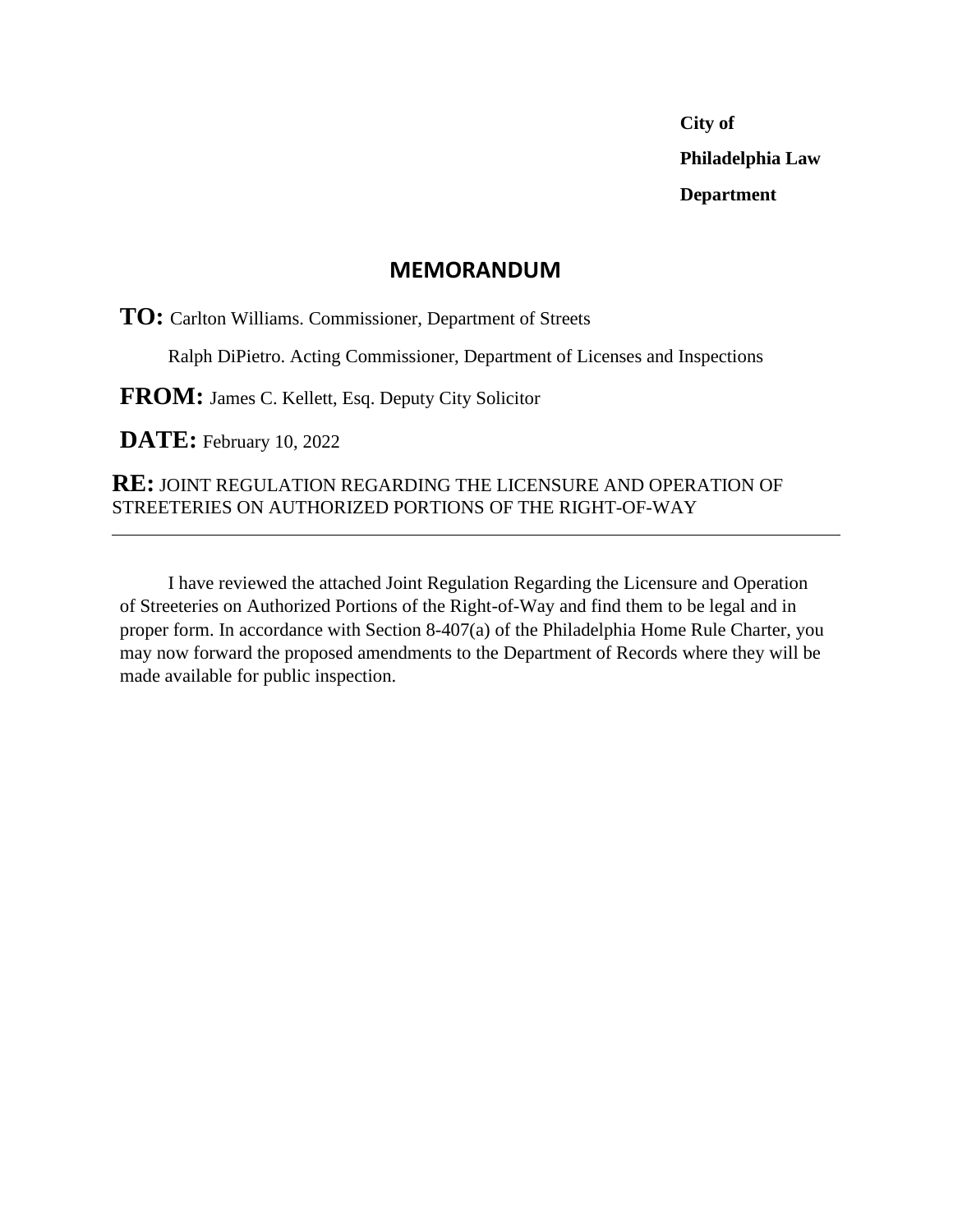#### **CITY OF PHILADELPHIA**

#### **DEPARTMENT OF LICENSES AND INSPECTIONS**

#### **DEPARTMENT OF STREETS**

# **JOINT REGULATION REGARDING THE LICENSURE AND OPERATION OF STREETERIES ON AUTHORIZED PORTIONS OF THE RIGHT-OF-WAY**

WHEREAS, Bill No. 210776 (approved December 8, 2021) amends Title 9 of the Philadelphia Code to authorize dining in the parking lane of the Right-of Way and permit the licensing of Streeteries; and

WHEREAS, Bill No. 210776 authorizes the Department of Licenses and Inspections ("L&I") and Department of Streets ("Streets") to promulgate regulations governing standards and procedures for the operation of Streeteries and the issuance and enforcement of said licenses;

NOW THEREFORE, L&I and Streets hereby adopt the following regulation regarding the operation of Streeteries and standards and procedures for the issuance and enforcement of Streetery Licenses, as follows:

#### **Section 1. Definitions**

- A. Right-of-Way (ROW) Right-of-Way shall have the meaning provided by Section 11- 701(dd) of the Philadelphia Code.
- B. Streetery: Occupancy of a parking lane portion of the Right-of-Way for outdoor dining operations, including but not limited to all furniture, structures, platforms, and protective barriers associated with such operations.
- C. Streetery Structure: a structure, shelter, or enclosure located in the parking lane with at least two enclosed sides and an overhead covering, which may or may not have a platform base.

# **Section 2. Applicability of Regulation**

This regulation shall apply to the issuance of any Streetery License pursuant to Section 9- 215 of The Philadelphia Code and contains requirements that supplement the requirements set forth in Section 9-215 which are designed to protect public safety and the orderly, safe and efficient use of the right-of-way by pedestrians and vehicles. A Streetery license may only be issued in connection with a location authorized by law.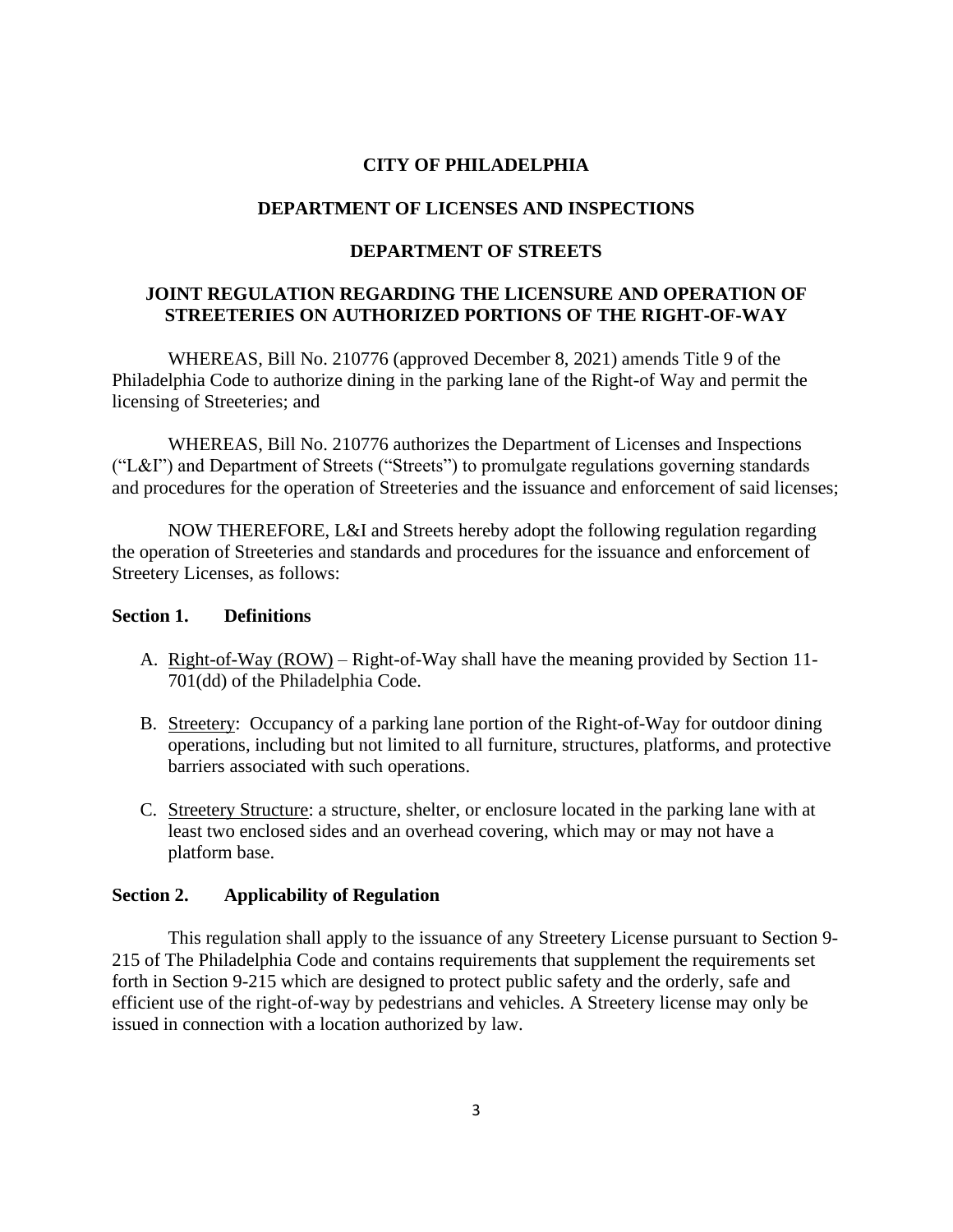#### **Section 3. Streetery License – Issuance, Amendment, Renewal, Closure**

A. Issuance: The Department of Licenses and Inspections (L & I) will not issue Streetery license unless all requirements of The Philadelphia Code Section 9-215 and these regulations are met.

- 1. All applications should be submitted online to the Department of Licenses and Inspections or in person at the Permit and License Center of the Municipal Service Building using an application form available at the Center.
- 2. The application shall be made by the property owner, the business owner, or their designee.
- 3. The application must include proof of Streets Department approval and Art Commission approval (as provided in Section 6).
- 4. The application must identify the eating establishment in connection with which the license is to be obtained, and include a certification that the eating establishment is primarily engaged in the business of food preparation on the premises for sale to customers substantially for on-premises consumption.
- 5. The application must include a certification that the property owner of the abutting property or the property owner's designee has consented in writing to the Streetery.
- 6. The application must include a Certificate of Insurance and a Security Bond as provided in Section 5 of these regulations.
- 7. The application must include an attestation to agreement to the Insurance, Indemnification and Removal requirements of Section 9-215(7) of The Philadelphia Code and of these regulations.
- 8. Applicant must hold a valid food license for the location where the Streetery will be located. The applicant must provide food license number, number of indoor and outdoor seats, and number of plumbing fixtures on the application. If the number of seats in the Streetery changes the type of food license required, the Licensee is responsible for applying for a new food license with the Health Department prior to beginning Streetery operations.
- 9. Applications for a Streetery License in which the proposed Streetery includes a Streetery structure or any other feature (electrical, hvac, etc.) which requires a permit under The Philadelphia Code must include a copy of the approved permit(s).
- 10. The application shall include proof of public notice of Streetery application, as required under Section 9-215(4)(a)(.4) of the Code, via posting of the official form approved by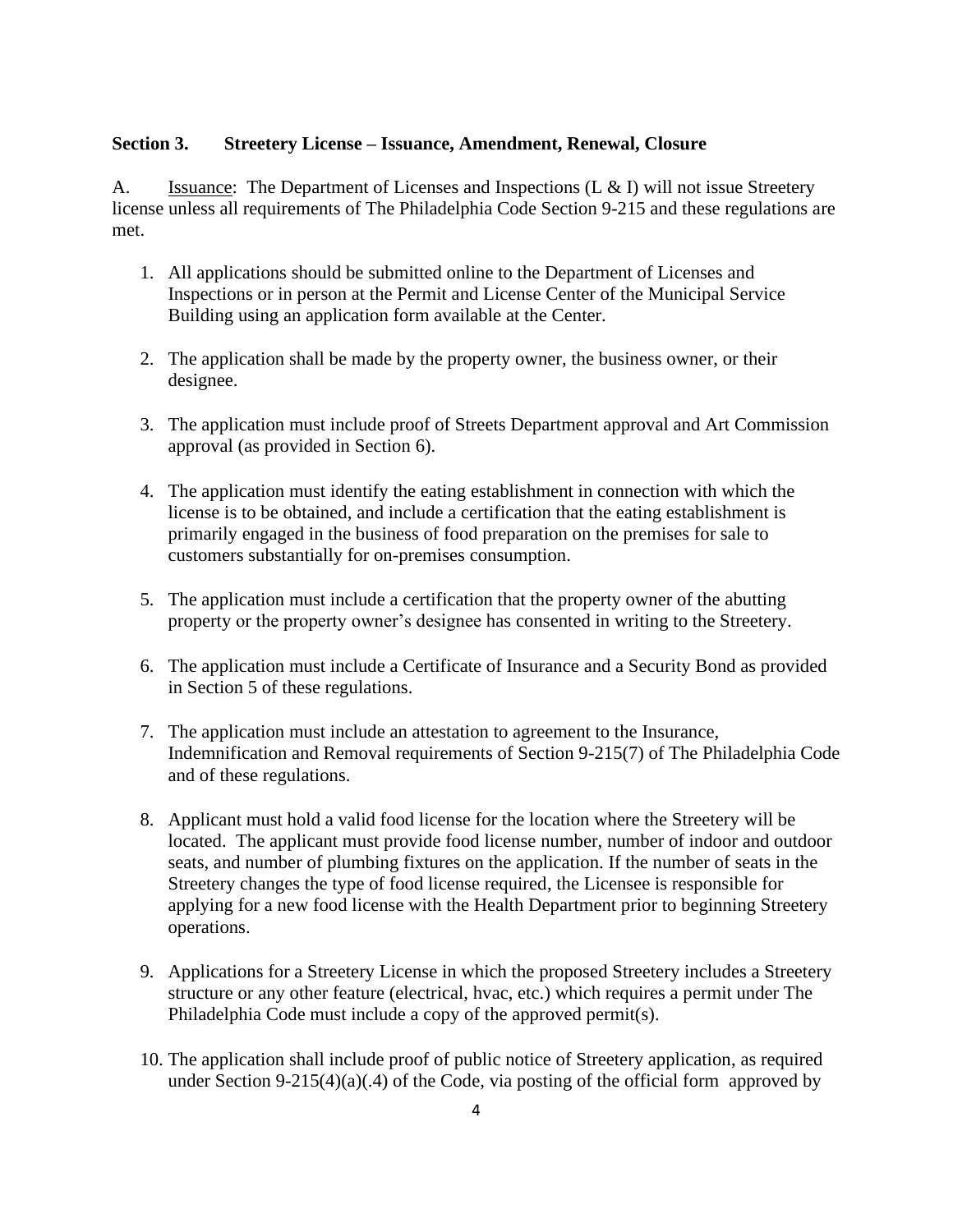the Department of Licenses and Inspections and a photograph submitted thereof in the following manner:

- a. The official form shall be downloaded from the Department of Licenses and Inspections website or obtained from the Permit and License Center of the Municipal Services Building.
- b. The Public Notice shall be visibly posted on a front-facing window or the front door of the business subject to the application.
- c. The Public Notice shall be posted at least ten (10) days, but no more than thirty (30) days, prior to application for a Streetery License.
- d. The Public Notice shall remain in place until the Streetery License is either issued or denied by the Department of Licenses and Inspections.
- e. The application shall include a photograph demonstrating compliance with this requirement.

B. Amendment: If a licensee wants to change the dimensions or other physical aspects of the Streetery, as approved by the Streets Department, a new Streets Department approval is required and a proposed amendment to the Streetery license must be submitted.

C. Renewal: A Streetery License must be renewed annually. To renew a Streetery License, licensees must meet all requirements of The Philadelphia Code, as well as including:

- 1. Certification that the Streetery is operating in accordance with any issued approval(s) and that any structure remains in good repair;
- 2. Provide proof of insurance; and
- 3. Pay the annual license fee.
- D. Closure: It is the responsibility of the licensee to close out any license the licensee no longer wants to maintain. Non-renewal is not the same as closure of the license.
- 1. Holding an active or expired Streetery License constitutes agreement to the provisions of these regulations, including all requirements and waivers. Any licensee who does not agree to the terms of these regulations must cease ining operations in the Right-of-Way and close out the establishment's license.
- 2. If after license closure an operator intends to restart operation of a Streetery, a new license must be obtained.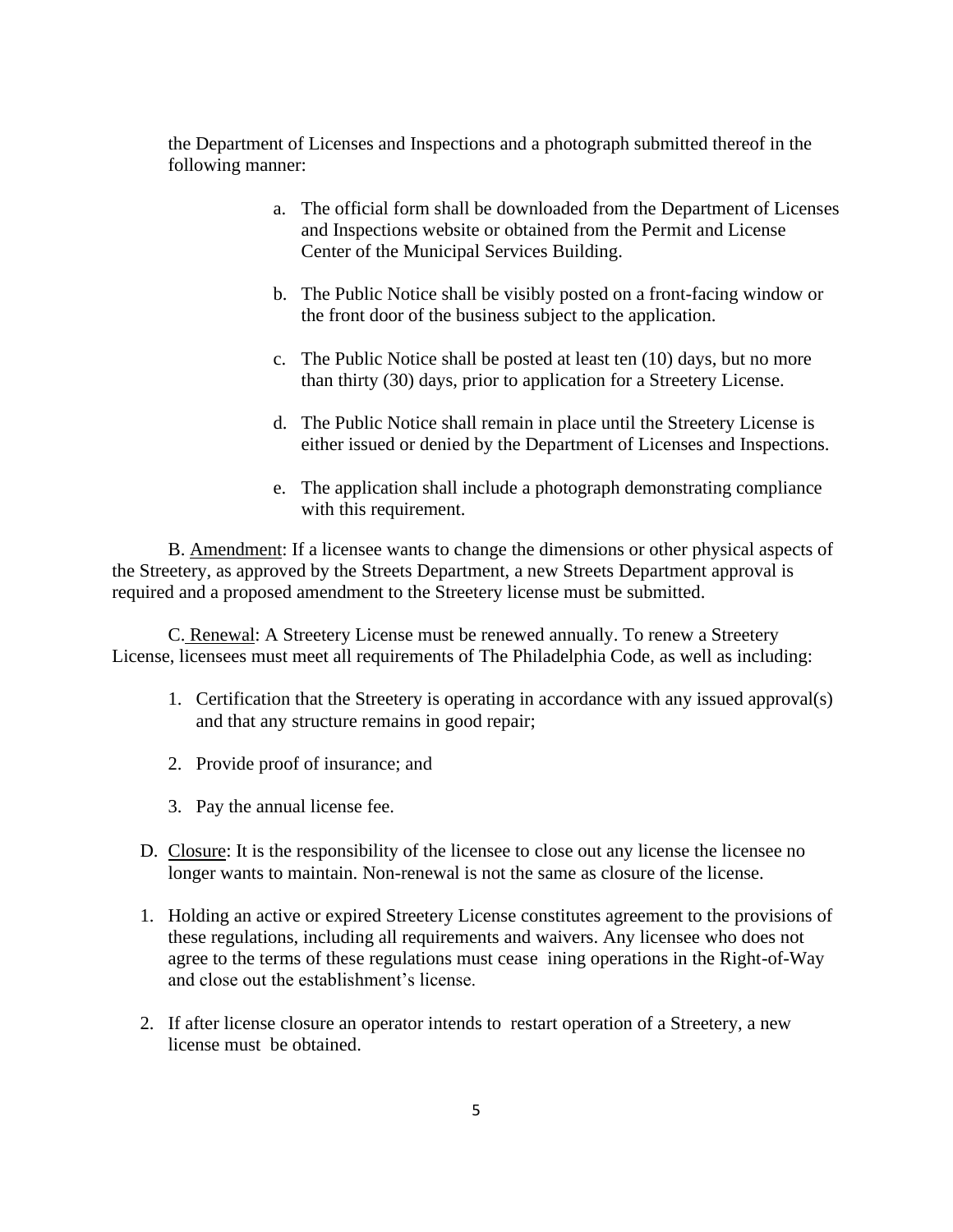#### **Section 4. License Fees**

A. Application Fee: A non-refundable fee of \$200.00 must be paid at the time of application submission. The application fee payment shall be credited toward payment of the first annual license fee payment.

B. Annual License Fee: The annual license fee for the calendar year is \$2,200.00, based on the projected costs for administering and enforcing the Streeteries program.

#### **Section 5. Insurance and Bonding.**

A. Insurance Required: A one million dollar (\$1,000.000.00) comprehensive general liability insurance policy in which the City is named as additional insured.

B. Bond Required: A security bond in the amount of Sixty Thousand Dollars (\$60,000) for the cost of any potential removal of the Streetery and restoration of the Right-of-Way by the City.

#### **Section 6. Streets Department Approval**

A. Pursuant to The Philadelphia Code Section 9-215, prior to applying to the Department of Licenses and Inspections for a Streetery License the applicant must first have the approval of the Streets Department, based upon a demonstration that a plan proposed for the Streetery meets the requirements of Section 9-215 and these regulations.

B. Art Commission Approval. Pursuant to Section 3-910 of the Home Rule Charter, the Art Commission must approve the design of any Streetery, pursuant to any standards established by the Commission. The Streets Department will not approve a Streetery unless the Art Commission has approved the Streetery design.

C. Documentation Requesting Streets Department Approval: An Application for Requisite Approval form must be submitted to the Streets Department. Completion of the application will require the following:

- 1. Identification of the exact location of the proposed Streetery and explanation of why that location is authorized by law for licensing of a Streetery. This will include either (a) identification as a location within the boundaries described in Section 9-215(3) of the Code; of (b) an ordinance authorizing the proposed location as suitable for a Streetery, subject to compliance with the Code and this Regulation.
- 2. A site plan that demonstrates that the Streetery will meet the standards set forth in Code Section 9-215 and this Regulation, including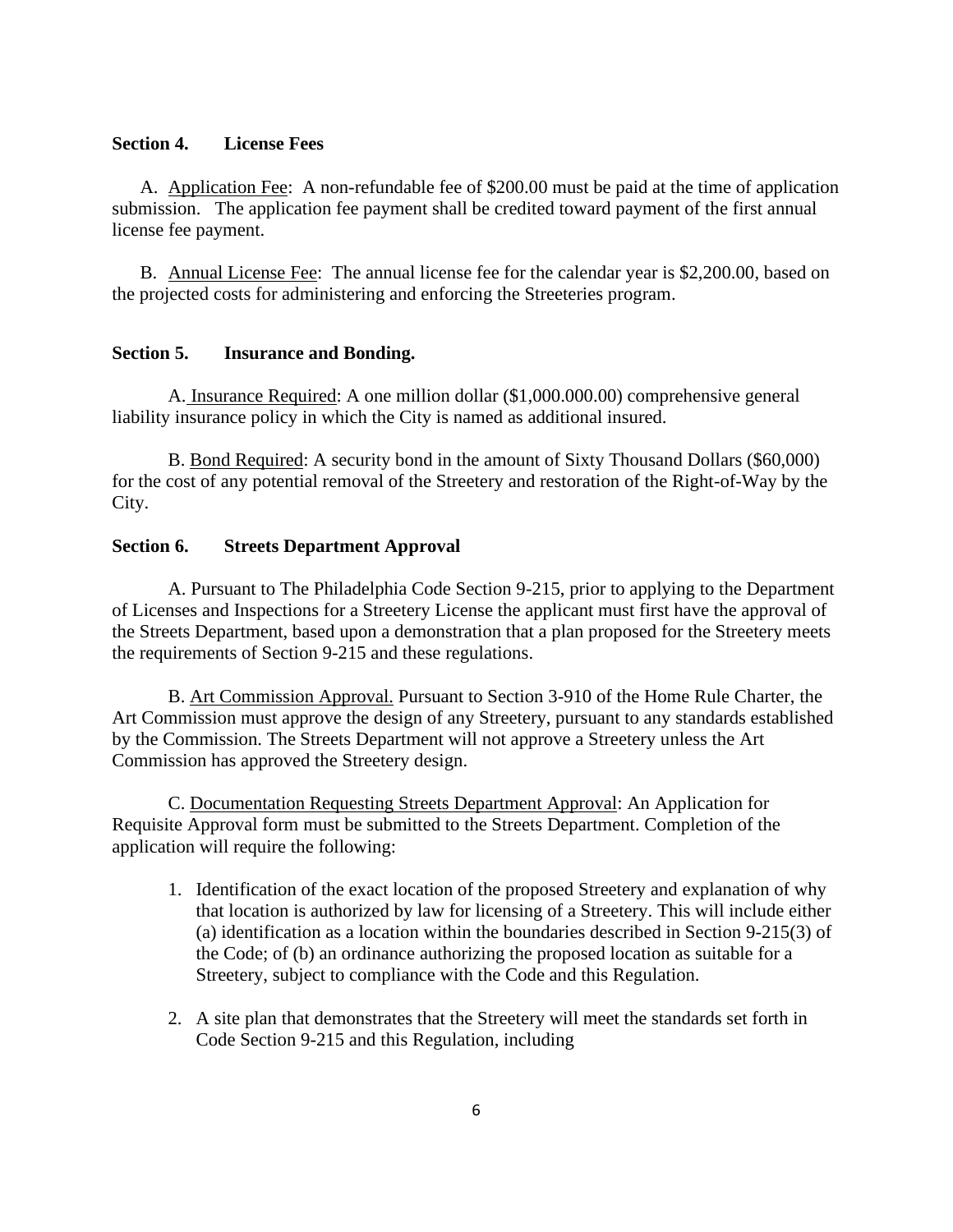a. A document showing the dimensions of the proposed Streetery boundaries, including those of proposed crash barriers, and showing that the Streetery will only be located in the parking lane portion of the rightof-way directly abutting the restaurant in connection with which the license is obtained. Such document shall also show the width of the parking lane in which the Streetery will be located and the width of the travel lanes that will remain upon placement of the Streetery.

b. A document reflecting the boundaries of the proposed Streetery in reference to fire hydrants, cross-walks, traffic signals and any other relevant appurtenances of the right-of-way with respect to which standards are established in Section 8 of these regulations.

c. A document showing and explaining how the accessibility standards of these regulations will be met.

d. A document identifying underground utility access points and showing that the Streetery will not violate the requirements of these regulations concerning such access points.

e. A document identifying the location of heating elements, what type of heating element(s) will be utilized, and their fuel source(s), any electrical connections, and the location of generators.

f. Proposed configuration of furniture.

g. Stormwater drainage clearance required by these regulations.

h. A document showing that, where a platform is utilized, it is connected to the curb, level with the sidewalk, and has a method of access underneath the platform surface to allow for cleaning and removal of waste.

i. Where an alternative barrier is proposed, a document demonstrating how such barriers will be weighted down and protected from movement.

3. Any documents identified by the Art Commission as necessary for Art Commission review as described at Section 6(B) of these regulations.

D. A Streetery may only be installed on a State or Federal street or highway where the Pennsylvania Department of Transportation has delegated authority to the City to permit such activity on the street or highway identified.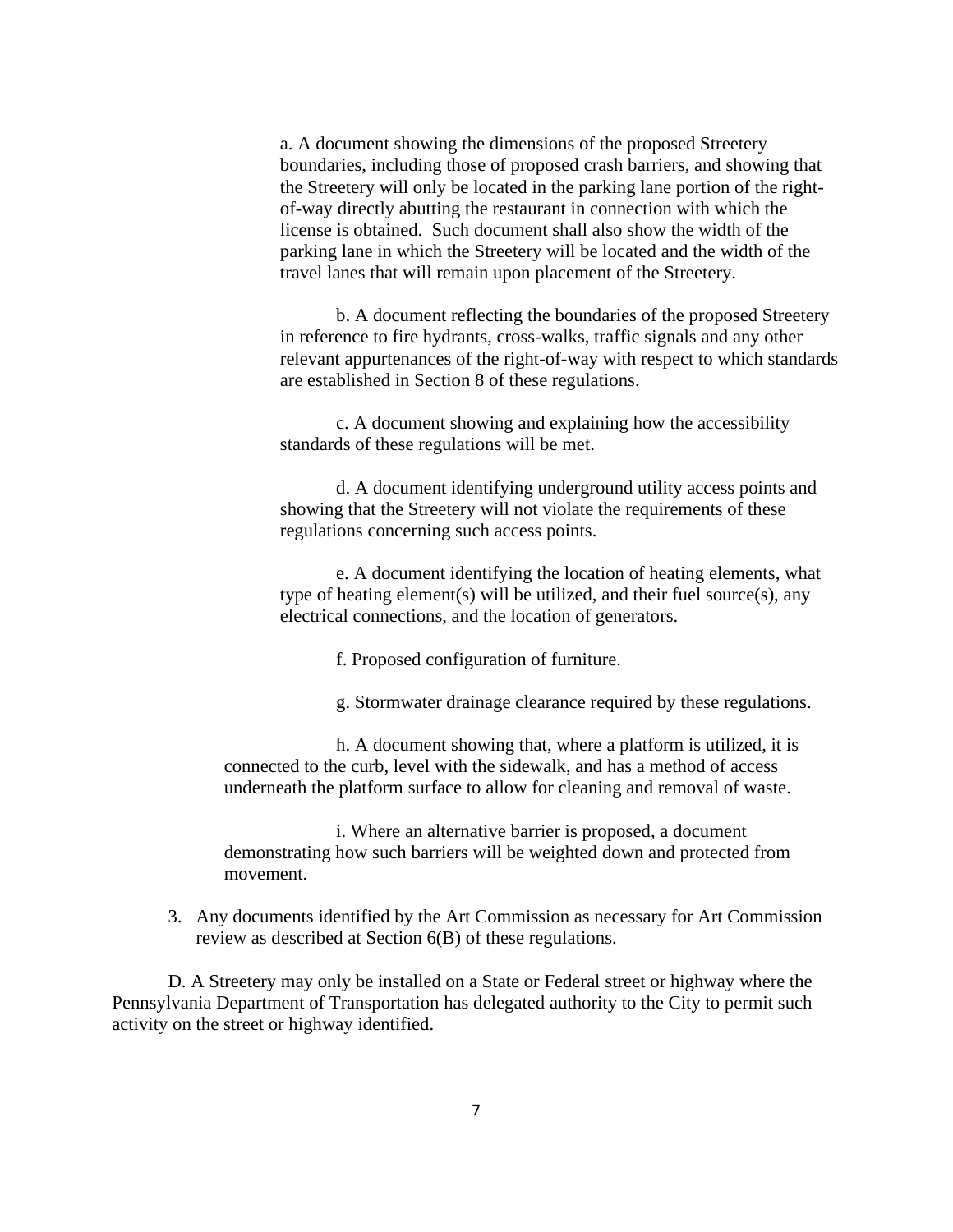E. The Streets Department shall issue a Notice of Requisite Approval when it approves a Streetery. The Notice must be submitted to L & I as part of the Streetery License application.

### **Section 7. Streetery Structures**

A. Permitting and Licensing Requirements: A Streetery structure, as defined in this regulation, shall be subject to the requirements of this regulation, the Philadelphia Building Construction and Occupancy Code and, Code Bulletin B-2201. Where a conflict exists, the provisions of Code Bulletin B-2201 shall govern.

B. Building Permit Required: A building permit is required for any Streetery structure. Structures are subject to the following permitting and licensing requirements.

- 1. An approved building permit must be submitted with a new or amended Streetery license application that proposes use of a Streetery structure.
- 2. A building permit application shall be submitted in accordance with standard application procedures established by the Department of Licenses and Inspections.
- 3. All structures must be installed by a contractor licensed in accordance with Section 9- 1000 of the Philadelphia Code.
- 4. The structure shall be subject to inspections required by Sub-Code A of the Philadelphia Building Construction and Occupancy Code. The permit holder shall be responsible to request required inspections.
- 5. Streets Department Approval.

C. Existing Temporary Streetery Structures: Existing structures that were permitted and inspected under temporary conditions prior to the effective date of these regulations, and that otherwise meet the requirements and conditions for Streetery Structures established in of Section 9-215, these regulations, and Code Bulletin B-2201 shall be permitted to remain, provided the following information is submitted with a Streetery license application by May 1, 2022:

- 1. A copy of the building permit;
- 2. A copy of the Certificate of Approval demonstrating that the structure passed inspection;
- 3. A sealed statement from a PA licensed design professional affirming that the structure meets all requirements and conditions for Streetery Structures established under Section 9-215, these regulations, and Code Bulletin B-2201, and that the structure is maintained in good condition; and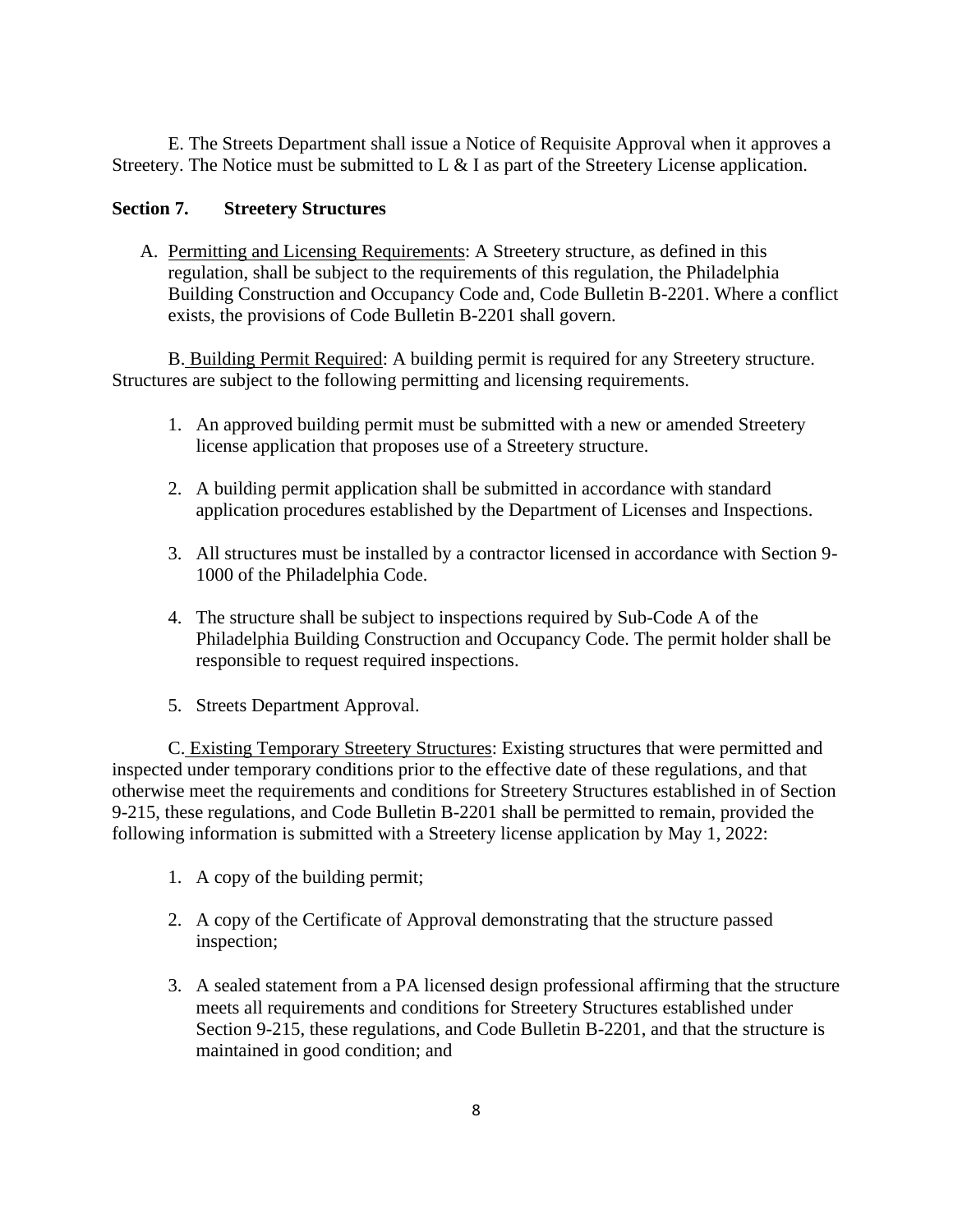4. Streets Department Approval.

### **Section 8. Operational Requirements**

A. Posting of the Streetery License: A copy of the license shall be posted at the establishment in a conspicuous place so that it is clearly visible to the public from the exterior and shall be readily available for inspection by the City.

B. Indoor Service Required: The licensee shall maintain at least three (3) tables for indoor service during the operational hours of a Streetery.

# C. Placement Requirements:

- 1. All components of a Streetery, including all furniture, structures, platforms and protective barriers, must conform to plans approved in the licensing process.
- 2. A Streetery may only be installed in a parking lane that is at least seven (7) feet wide.
- 3. No portions of a Streetery, including all furniture, structures, platforms or protective barriers associated with any Streetery, shall:
	- a. extend more than six (6) feet from the curb into the cartway.

b. reduce the width of the space reserved as travel lanes to less than twelve (12) feet or be located in a travel lane of any type, including a bicycle lane, unless located as part of a closure of an entire street.

- c. extend to within 15 feet from a fire hydrant.
- d. extend to within (40) inches from any other Fire Department connection.

e. extend to within five (5) feet of a manhole, water inlet, other utility access point, or ventilation apparatus for any above or below -ground utility structure.

f. extend to within (2) feet from cellar doors.

g. extend to within twenty (20) feet from a cross walk, pedestrian streetcrossing curb cut, or any transit stop.

h. extend to within thirty (30) feet from any flashing signal, stop sign, yield sign, or traffic-control signal.

D. Accessibility Requirements: A Streetery must comply with the Americans with Disabilities Act ("ADA"), including: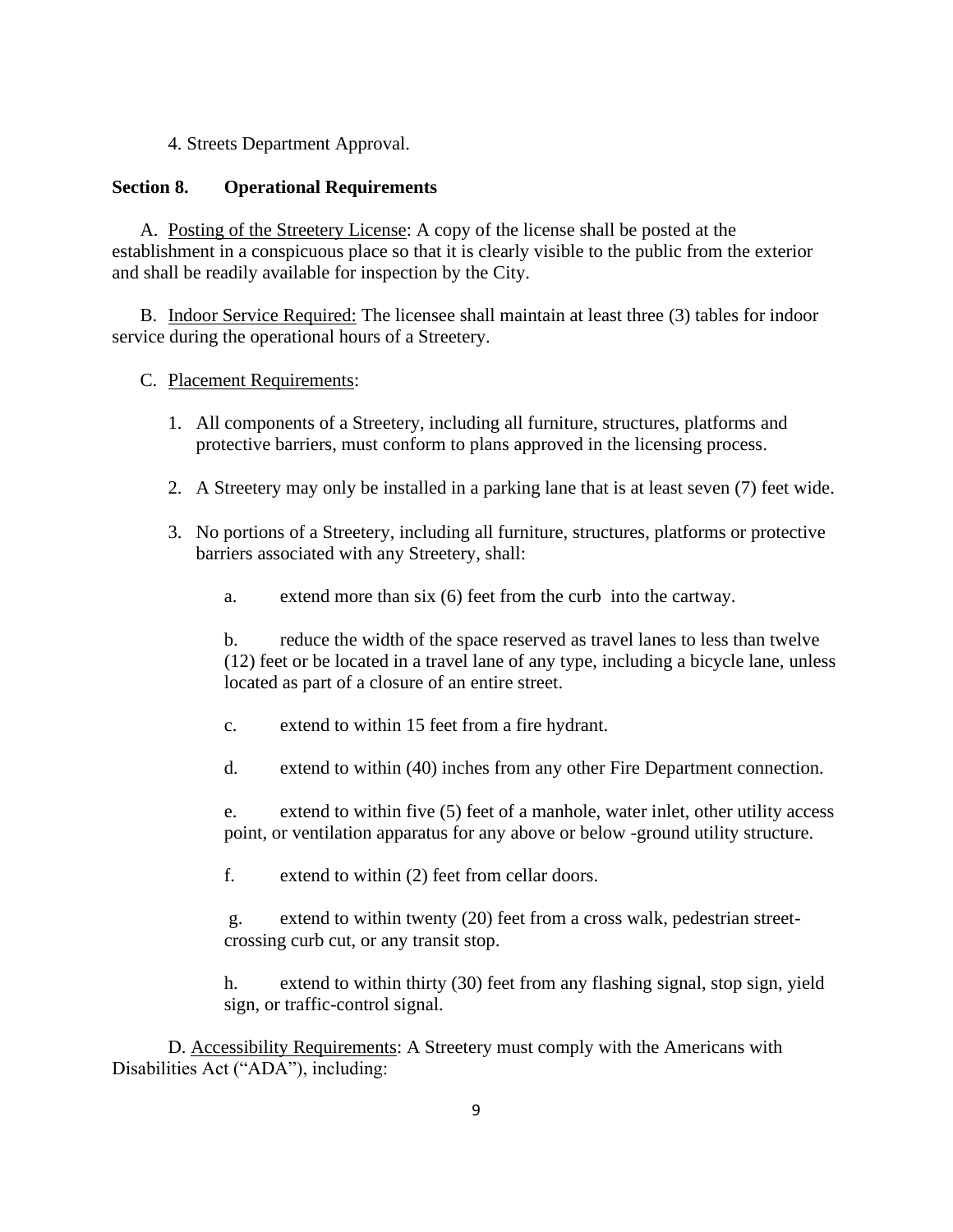- 1. Seating. A Streetery must provide at least one (1) accessible table, or 5% of the available seating space, whichever is greater.
	- a. Table height shall be between 28" and 34".
	- b. Unobstructed knee clearance between the ground or deck and table shall be a minimum of 27" in height, 30" in width, and extend a minimum of 19" under the table.
	- c. A clear floor area of 30" by 48" shall be provided at the accessible seating area, which may include the knee clearance area. The slope of a clearance area shall not exceed 1:48 (2%).
	- d. If a counter is provided, the accessible portion shall be a minimum of 60" in length.
- 2. Accessible Route**.** An accessible route between the sidewalk and accessible seating area shall be provided and adhere to the following:
	- a. The platform deck or the access to the seating area shall be flush with the adjacent sidewalk without a horizontal or vertical separation greater than ½". Vertical separations between  $\frac{1}{4}$ " and  $\frac{1}{2}$ " high shall be beveled with a slope not steeper than 1:2 (50%).
		- i. Exception- a vertical separation exceeding  $\frac{1}{2}$  shall be permitted where serviced by a ramp complying with the ADA Standards, including being beveled with a clear landing area of at least 5' at the top and bottom of the ramp.
	- b. The running ground slope (parallel to the curb) shall not exceed 1:20 (5%) and the cross slope (perpendicular to the curb) shall not exceed 1:48 (2%).
	- c. The accessible route shall maintain a minimum width of 36" and be free of obstacles.
	- d. A circular wheelchair turning space a minimum of 60" in diameter or a Tshaped space compliant with the ADA Standards shall be provided. A turning space may include designated clearance areas.
- 3. Crash Barrier Protection:
	- a. Every side of the Streetery except for the curbside must be protected by crashworthy barriers, which is either: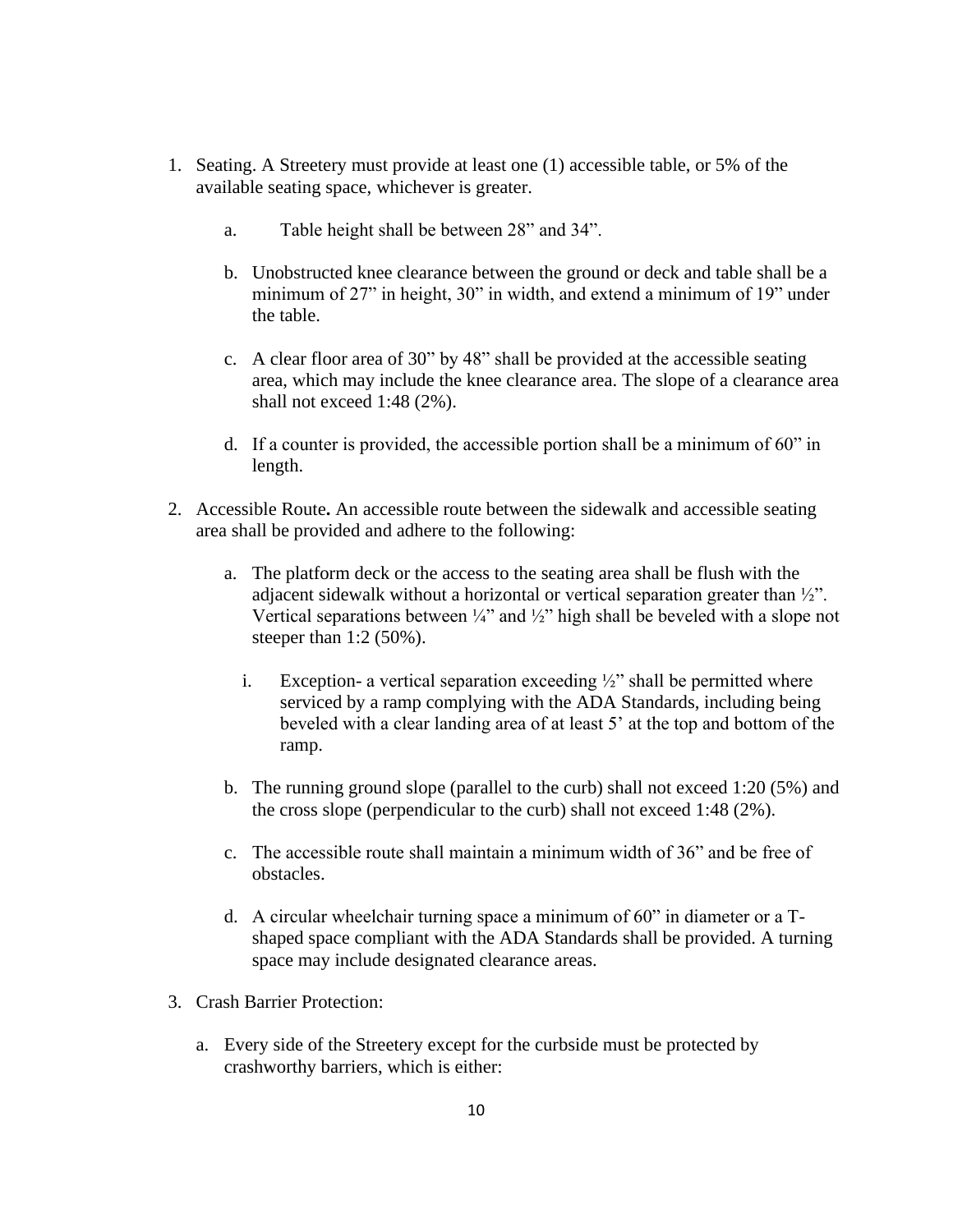i. a water-filled jersey barrier at least eighteen (18) inches wide by thirty-two (32) inches tall by seventy-two (72) inches long; or

ii. a barrier which, by written certification of a design professional, provides an equivalent level of protection, approved by the Streets Department.

- b. Crashworthy barriers must be connected, where feasible. Where infeasible, there shall be no more than two (2) inches between barriers.
- c. No portion of a crashworthy barrier may protrude into a travel lane or onto a sidewalk.
- d. Destroyed, damaged, or otherwise compromised barriers shall be replaced, and the approved barrier layout restored, immediately upon such damage.
- 4. Stormwater Drainage:

No platform or other portion of a Streetery shall impede street or sidewalk stormwater drainage. Any platform or other framing shall be adequately open or provided with minimum drainage openings to ensure compliance with this provision.

- 5. Bathrooms and Handwashing Facilities.
	- a. A Streetery must be compliant with requirements of The Philadelphia Code for access to bathrooms, handwashing facilities and other applicable plumbing fixtures based upon the total occupant load of indoor and Streetery dining areas and seats. Nothing in this regulation shall supersede the minimum requirements of the Philadelphia Plumbing Code.
	- b. Access to plumbing fixtures is inclusive of all patrons and does not include facilities provided for exclusive use by employees.
	- c. At least two (2) water closets and two (2) lavatories must operate for up to one hundred fifty (150) patrons, except that one (1) water closet and (1) lavatory shall be permitted for an eating establishment in a space that was occupied by any restaurant prior to the adoption of Section 9-215 of the Code and that accommodates no greater than twenty-five (25) patrons, inclusive of indoor and outdoor dining. For capacities that exceed 150, refer to Section 403 of the Philadelphia Plumbing Code.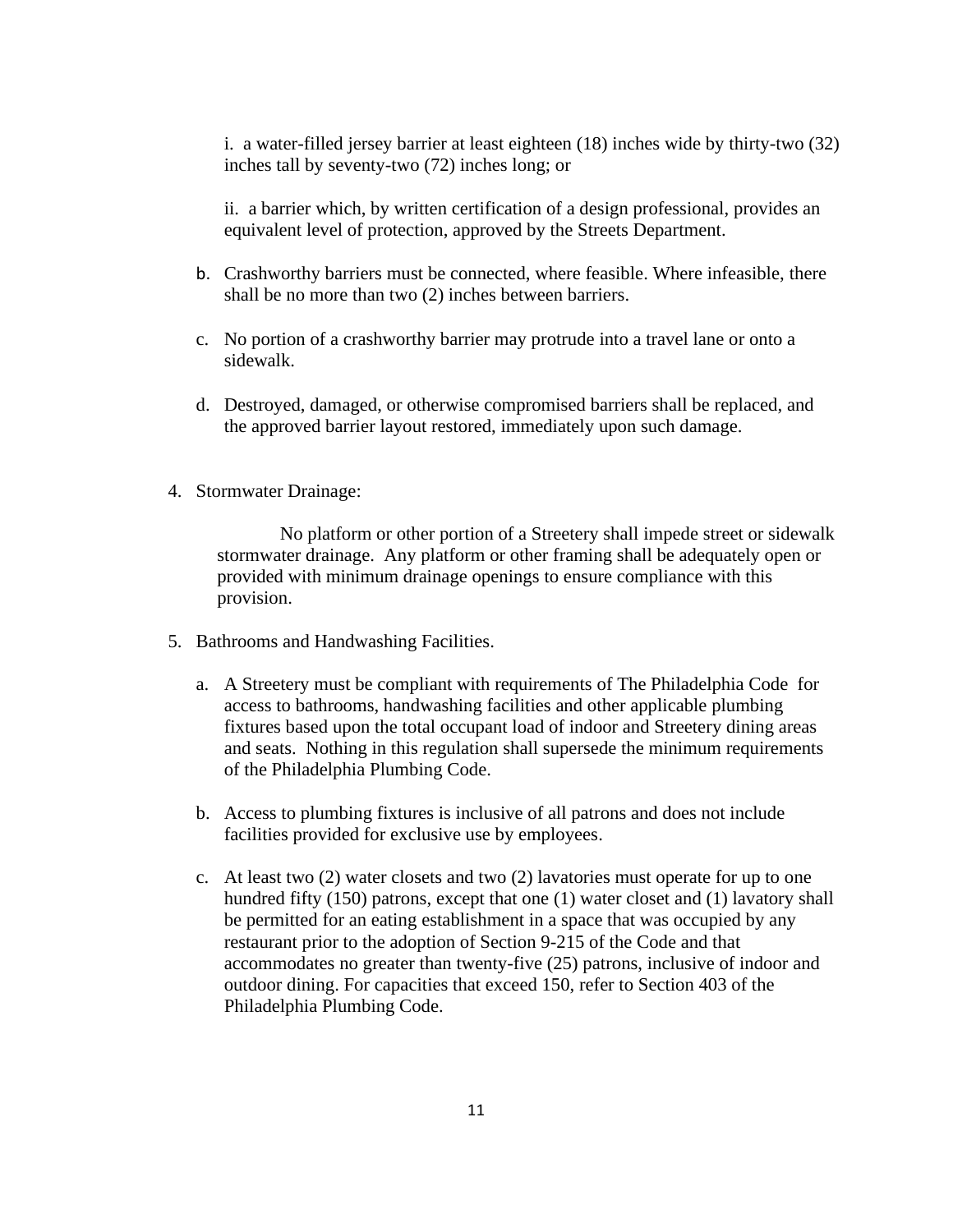- 6. General Maintenance: It is the responsibility of the licensee to ensure that the Streetery is maintained and operated in a clean and safe manner including but not limited to:
	- a. No food preparation, plastic food displays, food storage, or refrigeration apparatus shall be permitted in the public Right-of-Way.
	- b. Trash storage must comply with Section PM-308 of the Philadelphia Code; if a dumpster is utilized, a dumpster license is required.
	- c. The food establishment and adjacent Right-of-Way must be illuminated to allow clear passage within and through the sidewalk areas, and oriented to prevent glare on surrounding areas.
	- d. A Streetery, including any structure, must be reasonably secured from trespass during non-operational hours.
- 7. Signage: No sign, other than a sign guiding ingress or egress, may be displayed on or adjacent to a Streetery.
- 8. Furniture and Appurtenance Placement:
	- a. Tables, chairs, umbrellas, and other moveable furniture must be placed indoors or secured to the ground during non-operating hours.
	- b. Moveable furniture must be labeled with the food establishment or business name in a place where it is easily identifiable and readable.
	- c. Umbrellas shall be of fire-retardant material and canopy shall be a maximum of six (6) feet in diameter.
- 9. Heating:
	- a. No open flames, even if covered, are allowed as part of a Streetery.
	- b. No propane may be used in a Streetery.
	- c. All heating elements used must be approved for outdoor use and installed in accordance with manufacturer's installation instructions and in compliance with the Philadelphia Fire Code.
	- d. All portable gas-fired heaters must comply with all provisions of The Philadelphia Code Fire Code Section 603.4.2.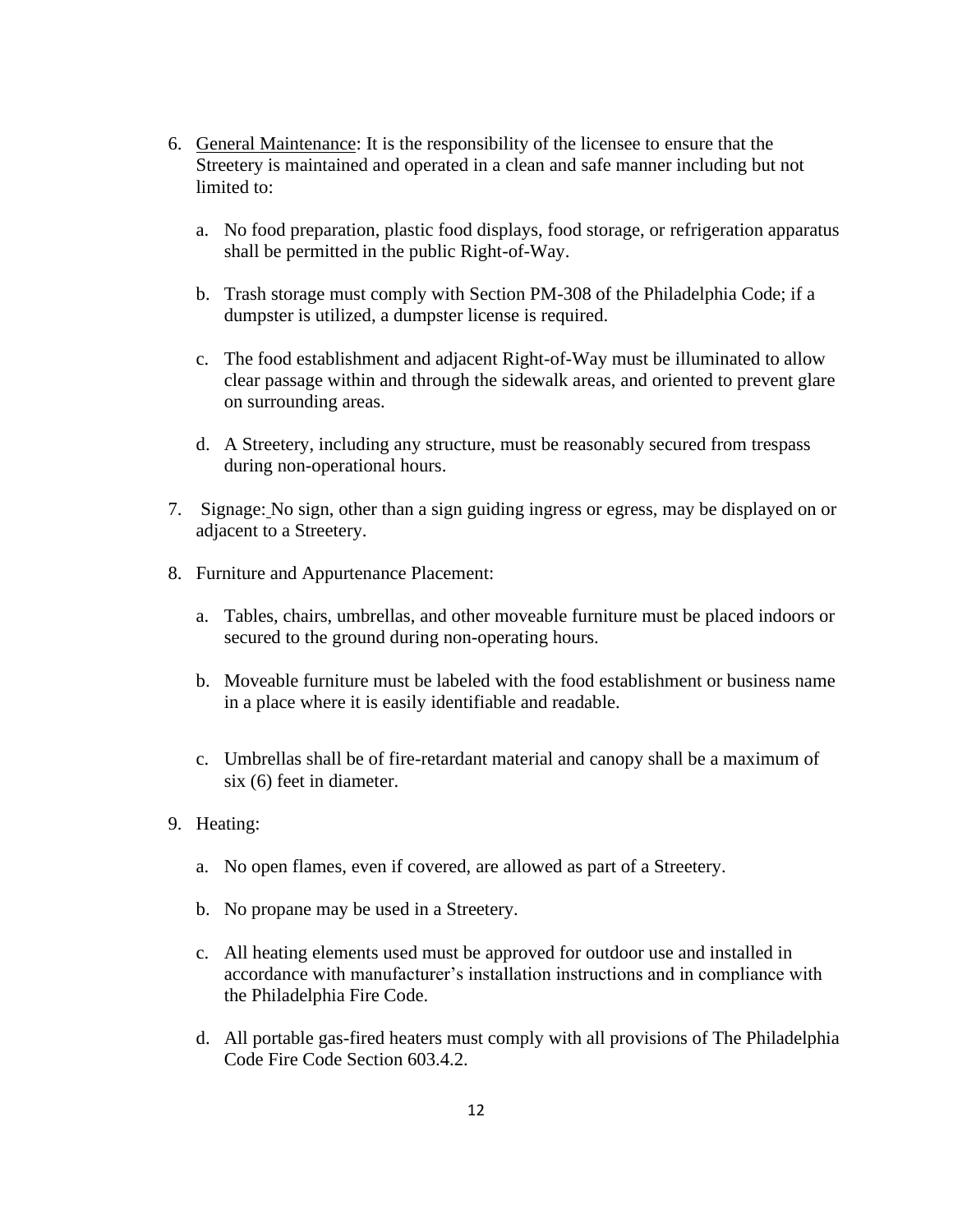- e. All heating elements must be placed a minimum of five (5) feet from any building and all combustibles, except for electrical heaters which may be placed at least three (3) feet from combustibles.
- 10. Electrical Connections:
	- a. Electrical connections may not exceed circuit amperage.
	- b. Wiring running across the sidewalk or overhead is prohibited.
	- c. All cords and electrical wiring must be properly secured within the Streetery and may not encroach upon the path of travel or seating areas.
	- d. Any plug-in electrical fixtures, or electrical equipment, must be powered by a portable generator, unless wiring is installed in underground conduit, permanently connected to the main electrical panel of the Licensee's property, and approved and inspected under an electrical permit issued by L&I.
- 11. Compliance with All Other Codes and Regulations:
	- a. All Streetery operations must also comply with all other applicable federal, state, and local laws, including The Philadelphia Code and any regulations promulgated thereunder, including but not limited to Title 6 ("Health Code").
	- b. Issuance of a Streetery License does not give a licensee authority to operate in a location and manner which is otherwise prohibited by Law.

E. Hours of Operation: A Streetery shall only be operated for business between the hours of 7 a.m. and 10 p.m. Sunday through Thursday and 7 a.m. and 11 p.m. on Friday and Saturday.

F. Excess Seating: The number of Streetery dining seats for an establishment may not exceed the total number of dining seats located in the interior dining locations of the restaurant.

#### **Section 9. Removal.**

- A. In accordance with Code Section 9-215(6)(b) all Streetery Structures must be removable within 48 hours of notices or less.
- B. If a Streetery Structure is determined by the City to be creating a hazard to life or property, removal or all or part of the Streetery, or other remedial action, may be ordered to take place immediately.